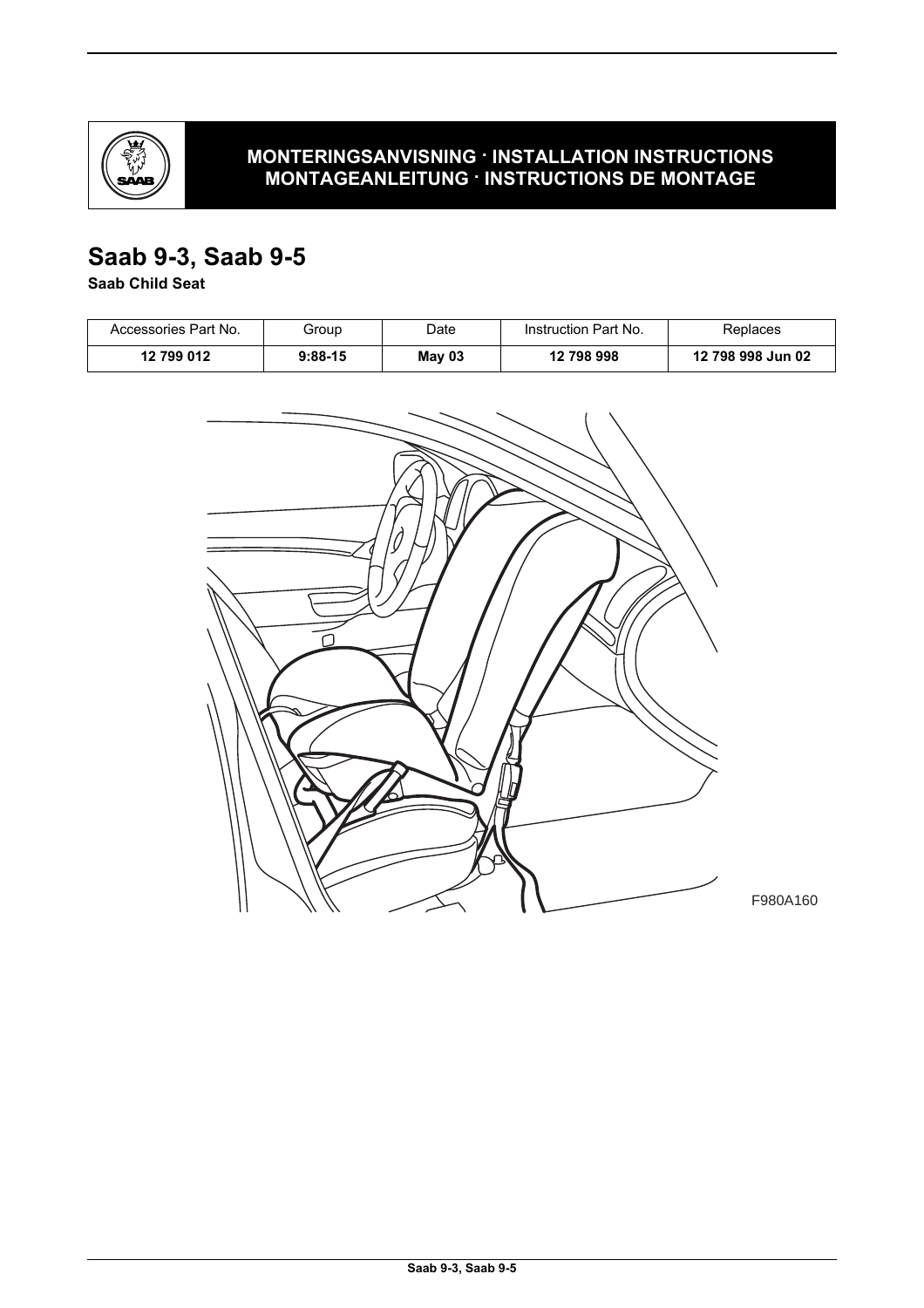

F980A161

- 1 Child seat
- 2 Support
- 3 Anchoring strap (x2)

| Important                                                                 | page | 3  |
|---------------------------------------------------------------------------|------|----|
| <b>Fitting:</b>                                                           |      |    |
| Front seat fitting                                                        | page | 4  |
| Rear seat fitting                                                         | page | 6  |
| Adjusting the child seat belt                                             | page | 10 |
| Removing child seat belts to adjust<br>the height or clean the upholstery | page | 11 |

The installation instructions must be kept folded lengthways inside the upholstery in the front edge of the child seat.



F980A169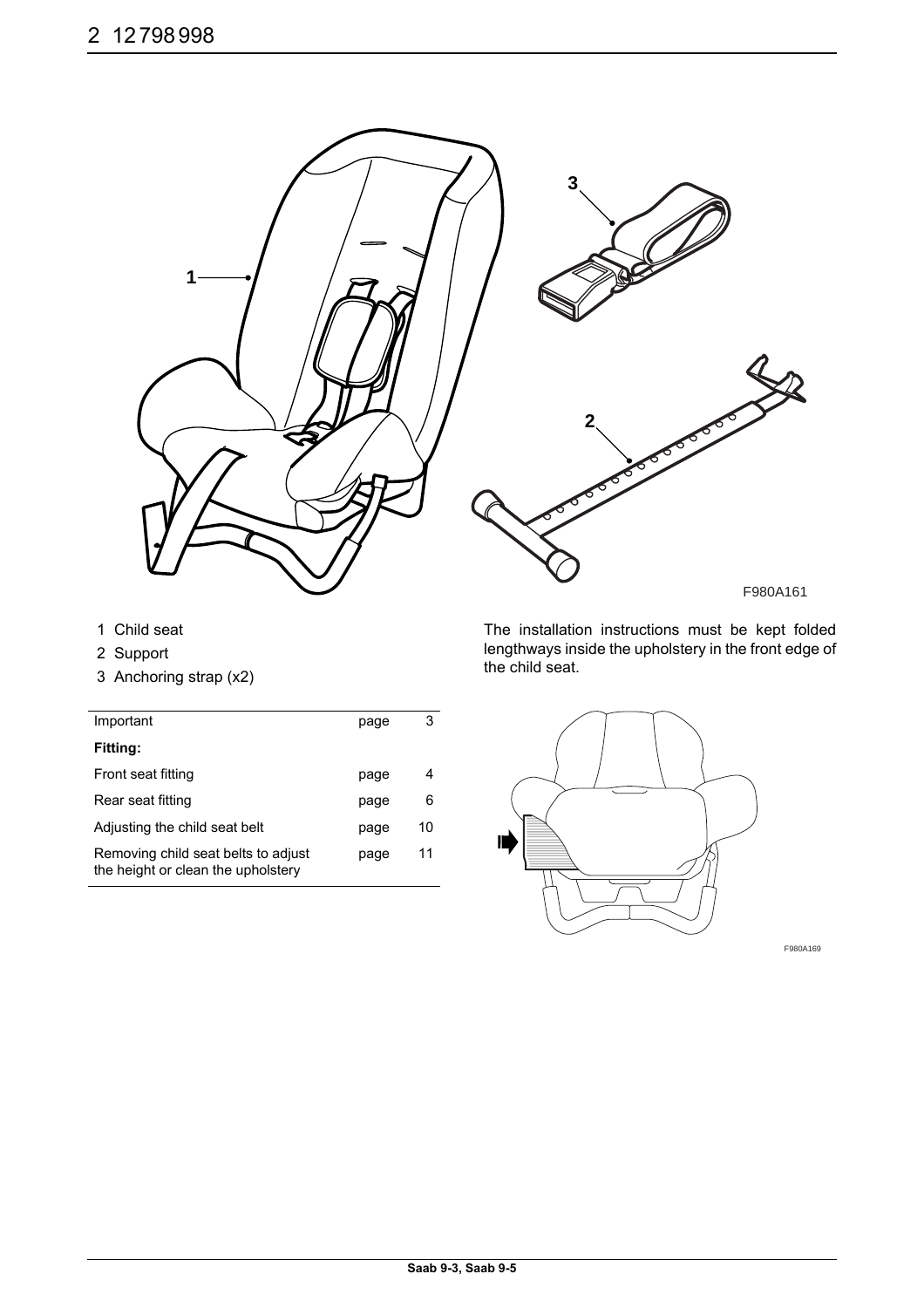## **Important**

## **WARNING**

Read all instructions before using the child seat. The child seat may **under no circumstances** be fitted in any manner other than that described in these installation instructions.

Approved for rear-facing mounting in

- the front seat in compliance with ECE R44.03 Group 0+1+2 for children who can sit without support up to approx. 6 years of age or 0-25 kg.
- the rear seat in compliance with ECE R44.03 Group 0+1 for children who can sit without support up to approx. 3 years of age or 0-18 kg.

## **WARNING**

If the seat is to be fitted facing the rear in the centre rear seat of Saab 9-3 3D/5D -M03 or Saab 9-5 4D, the centre armrest safety strap (part no. 400 108 262) must be used. Otherwise there is a risk that the centre armrest could drop down in the event of a head-on collision.

When the child's head extends over the child seat backrest, the child seat should be replaced with a Saab Belt Seat. Contact your nearest Saab dealer. The child seat should not be replaced earlier.

## **Important**

Become acquainted with national regulations regarding child seat placement.

# **WARNING**

DO NOT PLACE rear-facing child seat on front seat with airbag. DEATH OR SERIUOS INJURY CAN OCCUR.

Before fitting the child seat in the front passenger seat, make sure that the car does not have a front passenger airbag. On cars equipped with a front passenger airbag, the text **AIRBAG** and/or **SRS** is found on the dashboard in front of the passenger seat and there is a label on the passenger side sun visor or the end of the dashboard on the passenger side. In certain markets, there is also a label on the dashboard shell in front of the passenger seat or on the sun visor.

- The child must **always** be strapped in, even for short journeys.
- Make sure the strap securing the child seat is tightly stretched and has not been jammed in the car door.
- Make sure the child seat belt is not twisted and that it is stretched and fits well against the body of the child. It is important that the lap belt is across the child's hips and not the abdomen. This is especially important to check when the child is wearing a coat, jacket, etc.
- The child seat belt-buckle is designed to be opened quickly in case of an accident, which means that the child must not be allowed to play with it.
- **Never** leave a child unattended in the child seat.
- If the child safety seat has been involved in a collision, it **must never** be used again.
- The child seat could be damaged by being caught in the door, for example.
- Bear in mind that the child seat can become extremely hot if left in the sun. This also applies in a parked car.
- The child safety seat must not be modified in any way without the approval of the manufacturer.
- The seat must **always** be strapped into the car, even when unoccupied. There is otherwise risk of it injuring the driver or passengers during emergency braking or in case of a collision.
- If the rear seat can be folded down, make sure the backrest is properly locked in the upright position.
- All loads should be well secured.
- The child seat must not be used without upholstery. The original upholstery should be used.
- Washing advice: See the label sewn inside the seat upholstery.
- Contact your nearest Saab dealer if you have any questions.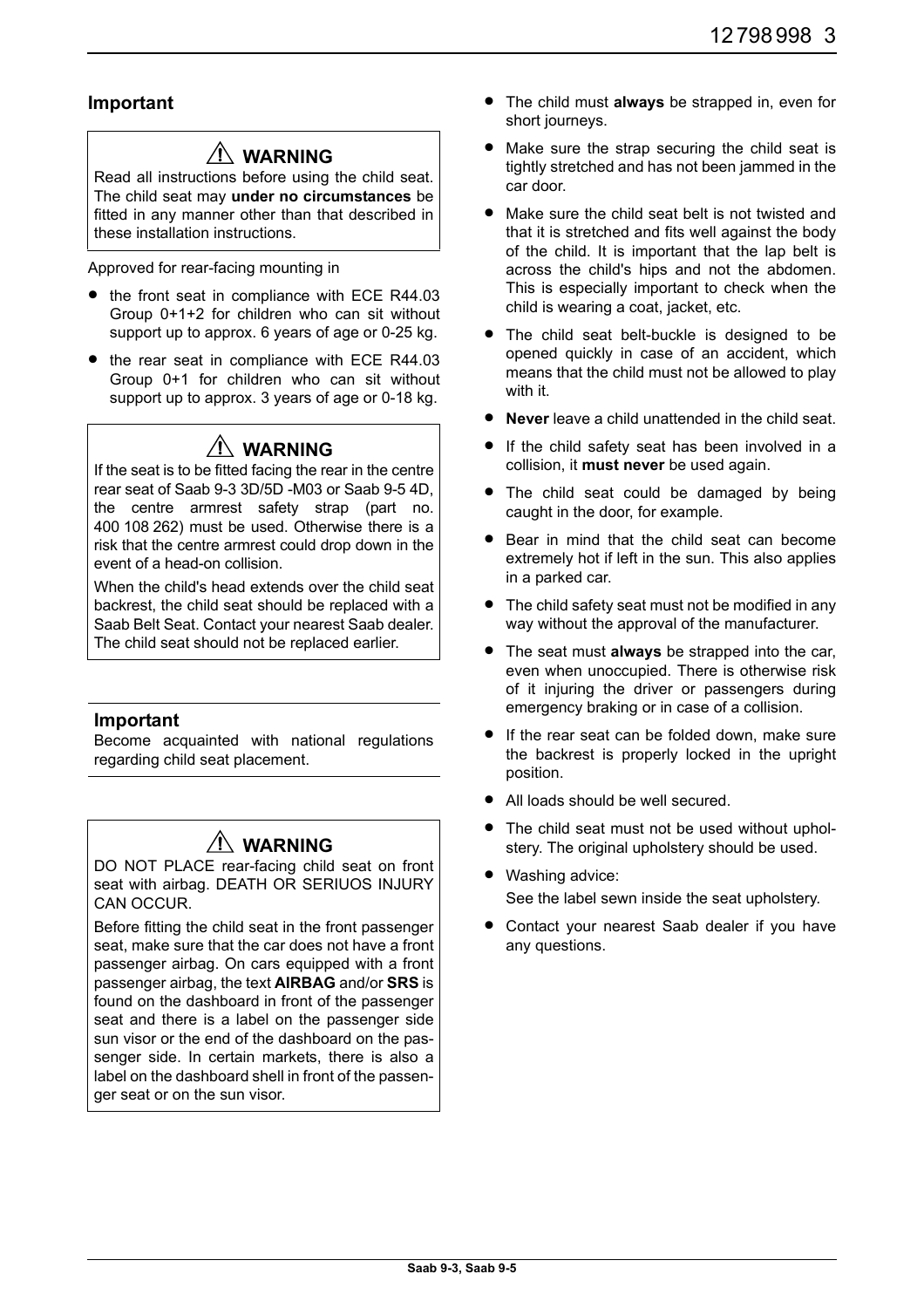

## **WARNING**

DO NOT PLACE rear-facing child seat on front seat with airbag. DEATH OR SERIUOS INJURY CAN OCCUR.

The child seat backrest must **on no account** come in contact with the windscreen as this may cause the windscreen to crack. Check both while fitting as well as after fitting the seat that it does not come in contact with the windscreen.

The child seat should **always** be positioned with the lip over the front edge of the car's seat cushion.

The child seat anchoring straps must **on no account** be attached to the seat adjusting levers or to sharp or weak parts. Take care of the electrical wiring under the car seat.

**I. Front seat fitting** 1 Secure the anchoring straps in the eyes at the front edge of the car's seat. See the Owner's Manual for the exact location. The anchoring straps must not be tightened around any levers or any sharp or frail component.

> The anchoring straps are secured by inserting the strap loop through the attaching lug and then inserting the strap buckle through the strap loop. Pull hard on each strap so that the strap loop tightens around the metal edge of the attaching lug or around the member.

- 2 Lower the child seat bracket and position the child seat on the car's seat cushion with the backrest against the dashboard. The child seat should **always** be positioned with the lip over the front edge of the car's seat cushion.
- 3 Adjust the child seat so that it rests against the dashboard. The child seat backrest must not touch the windscreen.

The angle of the child seat can be altered by sliding the car seat forward or rearward.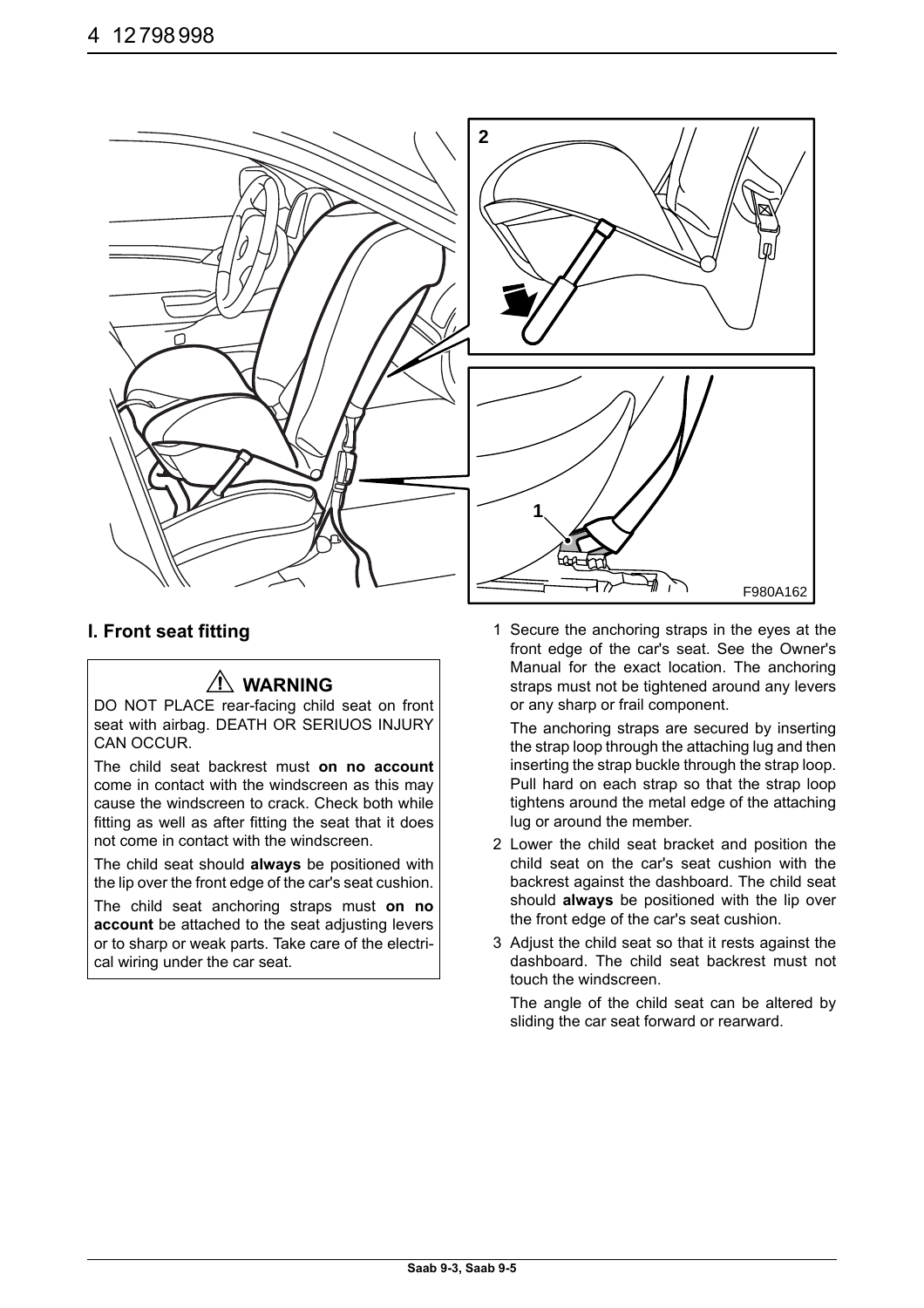



- 4 Run the lap section of the car seat belt under the child seat bracket (4A) and seat portion, secure it around the blue knobs (4B) on both sides of the seat and lock it in the car belt buckle.
- 5 Pull hard on the car seat belt to eliminate all slack. The diagonal section of the car seat belt should be in front of the front seat backrest.
- 6 Secure the child seat with the lower anchoring straps (B) and pull them tight so that the child seat is stable.

Pull alternately on the anchoring straps and the car seat belt until the seat is secure. Press down on the child seat while pulling on the straps and the seat belt.

7 Put the child in the child seat and secure the child seat belt around the child. Tighten the child seat belt by pulling on the strap at the front edge of the seat. Extend the child seat belt by pressing at the text "PRESS" on the child seat upholstery while pulling the belt out. A button located under the upholstery releases the belt catch.

Tighten the anchoring straps and the car seat belt a little more once the child is in the child seat.

Make a habit of checking that the child seat straps are tight each time the child seat is used.

Refer to page 10 for adjusting the child seat belt.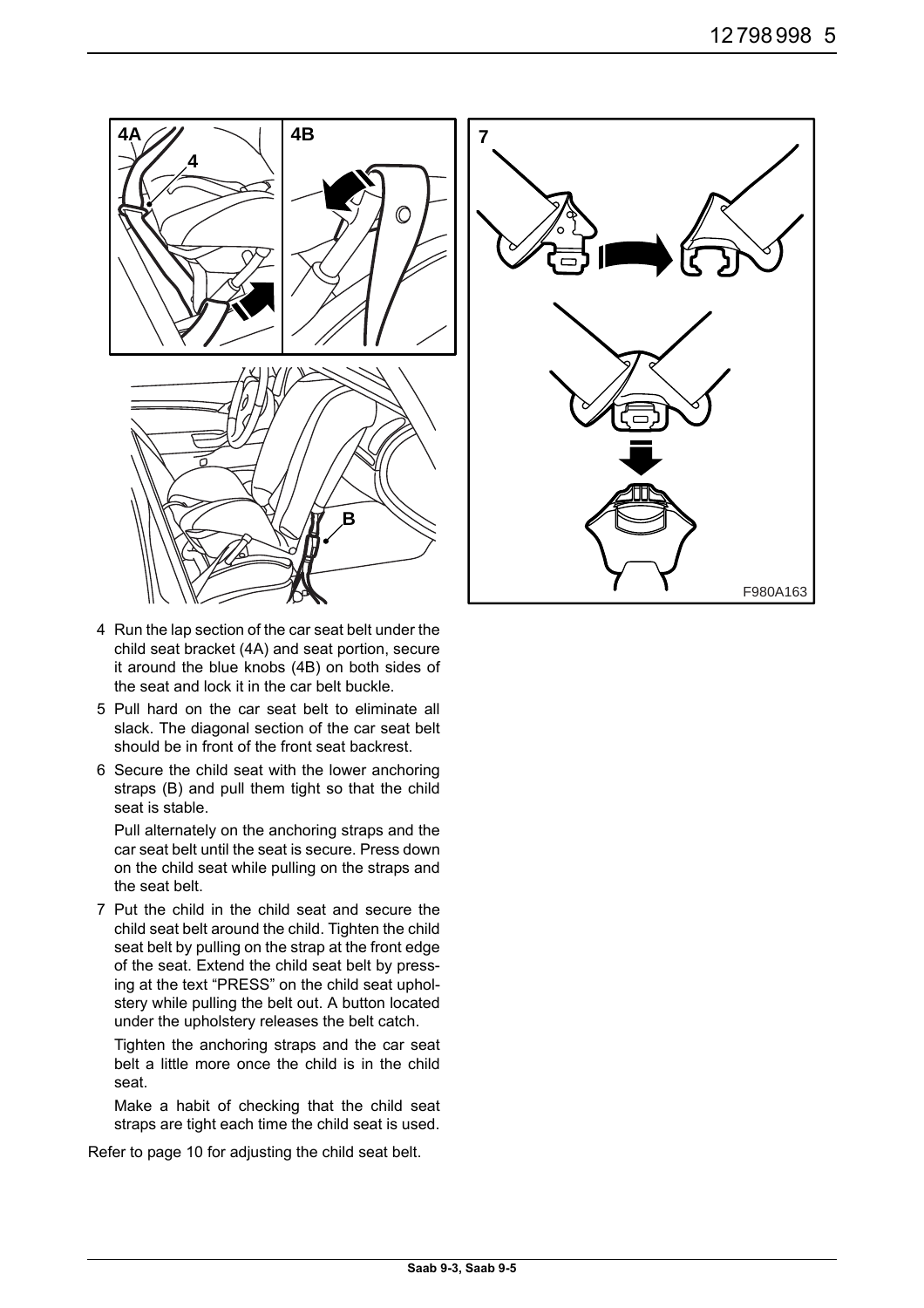

## **WARNING**

The child seat anchoring straps must **on no account** be attached to sharp or weak components. Mind the electrical wiring under the car seat.

If the seat is to be fitted facing the rear in the centre rear seat of Saab 9-3 3D/5D -M03 or Saab 9-5 4D, the centre armrest safety strap (part no. 400 108 262) must be used. Otherwise there is a risk that the centre armrest could drop down in the event of a head-on collision.

The support must be used when mounting the child seat in the rear seat.

### **Important**

Close any air vents in the rear edge of the floor console when placing the child seat in the centre rear seat position as the holes in the child seat backrest will convey the air to the child's back. This will cause a cold draught on the child whenever the climate control system is being used.



**II. Rear seat fitting** 1 Secure the anchoring straps in the anchoring lugs at the car seat rails or around a member. See the Owner's Manual for the exact location. When fitting in the centre seat, the driver's/ passenger seat attaching lug/member nearest the centre console should be used.

> **9-3 Convertible:** The outer anchoring strap must be secured in the lug on the outer seat rail for the front seat on the same side as the child seat, and the inner anchoring strap must be secured in the lug on the inner seat rail for the front seat on the opposite side of the car.

> **All:** The anchoring straps are secured by inserting the strap loop through the attaching lug or around the member and then inserting the strap buckle through the strap loop. Pull hard on each strap so that the strap loop tightens around the metal edge of the attaching lug or around the member.

# **WARNING**

In Saab 9-3 Convertible, the child seat must not be placed in the centre of the rear seat as it only has two seat positions.

The lower anchoring straps must not be attached to levers or to any sharp or weak details.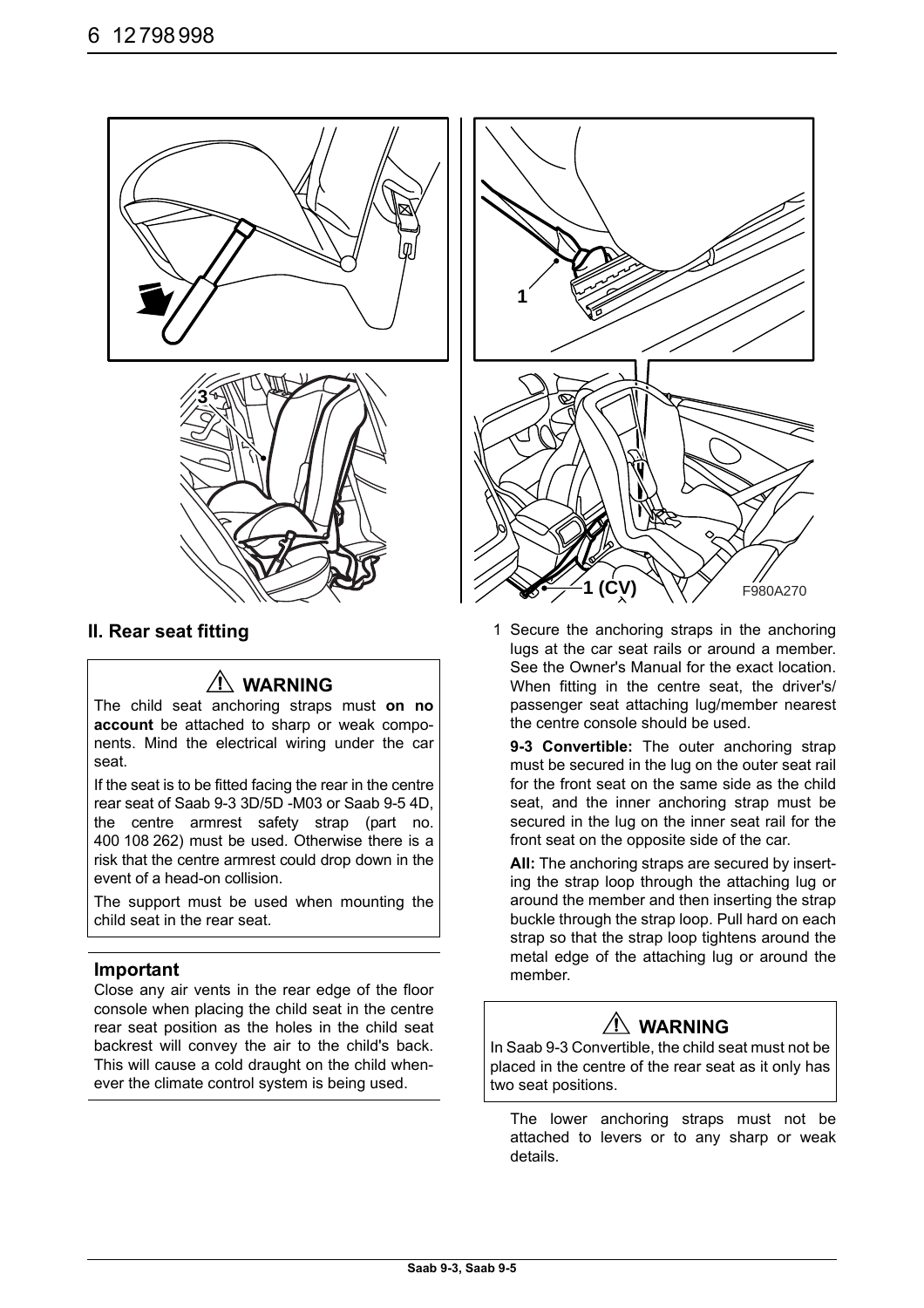- 2 Lower the child seat bracket.
- 3 Position the child seat on the seat cushion with the backrest against the front seat backrest. The child seat should be positioned with the lip over the front edge of the seat cushion.

Slide the front seat forward or rearward so that the child seat rests securely. Bear in mind that sliding the front seat forward reduces the amount of legroom for the front seat passenger.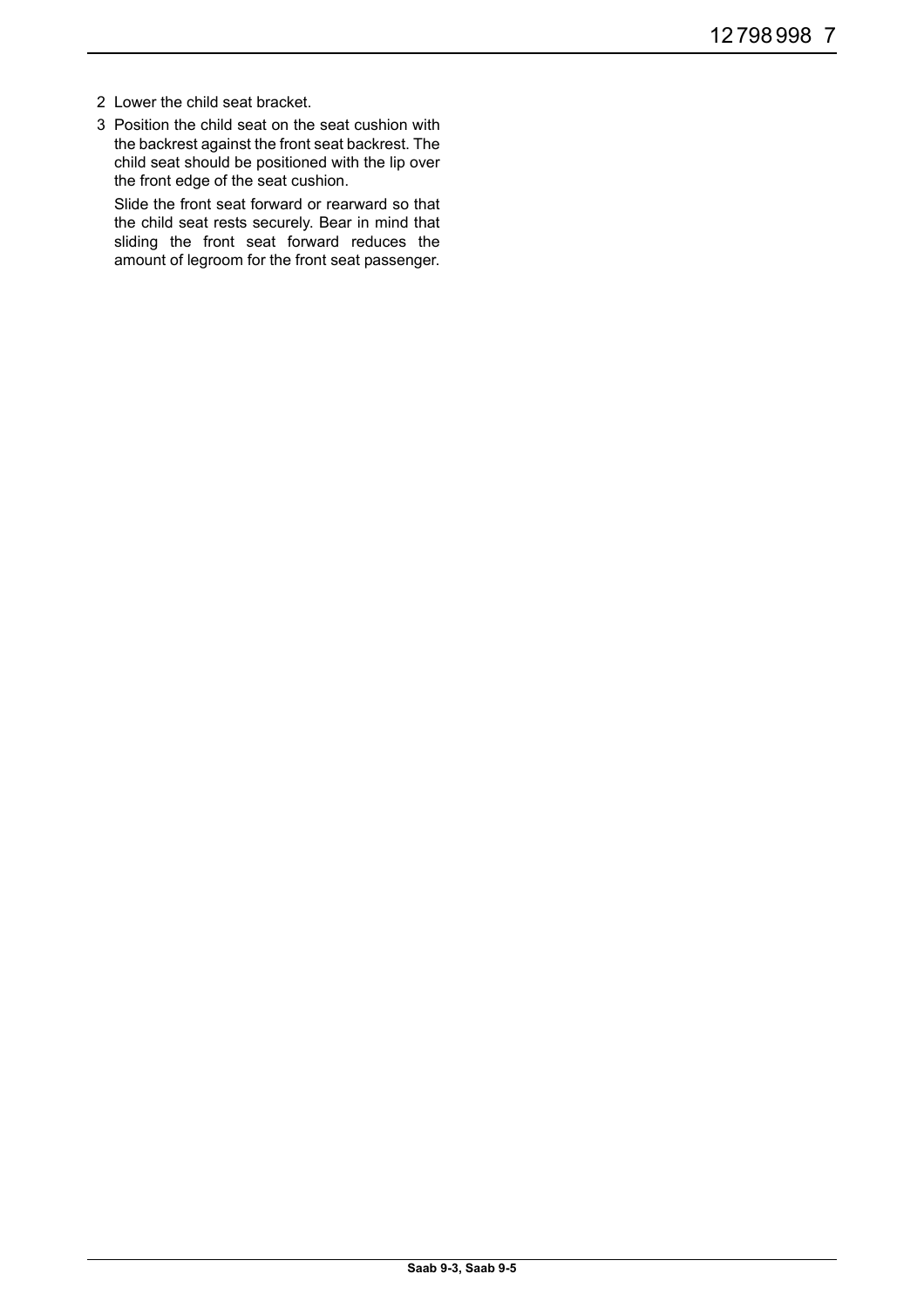

4 Fit the support (C) to the child seat by inserting the support's upper pipe end in the hole on the back of the child seat backrest and pressing the support down so that its snap locks catch in the child seat backrest.

When fitting in the centre rear seat, the support can rest against the rear edge of the centre console in certain variants.

- 5 Adjust the length of the support by pressing in the lock button while extending or retracting the support so that it rests against the car floor and the child seat is stable.
- 6 Run the car seat belt (both the lap and shoulder sections) around the blue knob (6A) of the bracket, then under the child seat and around the blue knob (6B) on the other side of the seat. Buckle the belt and pull hard to remove all slack.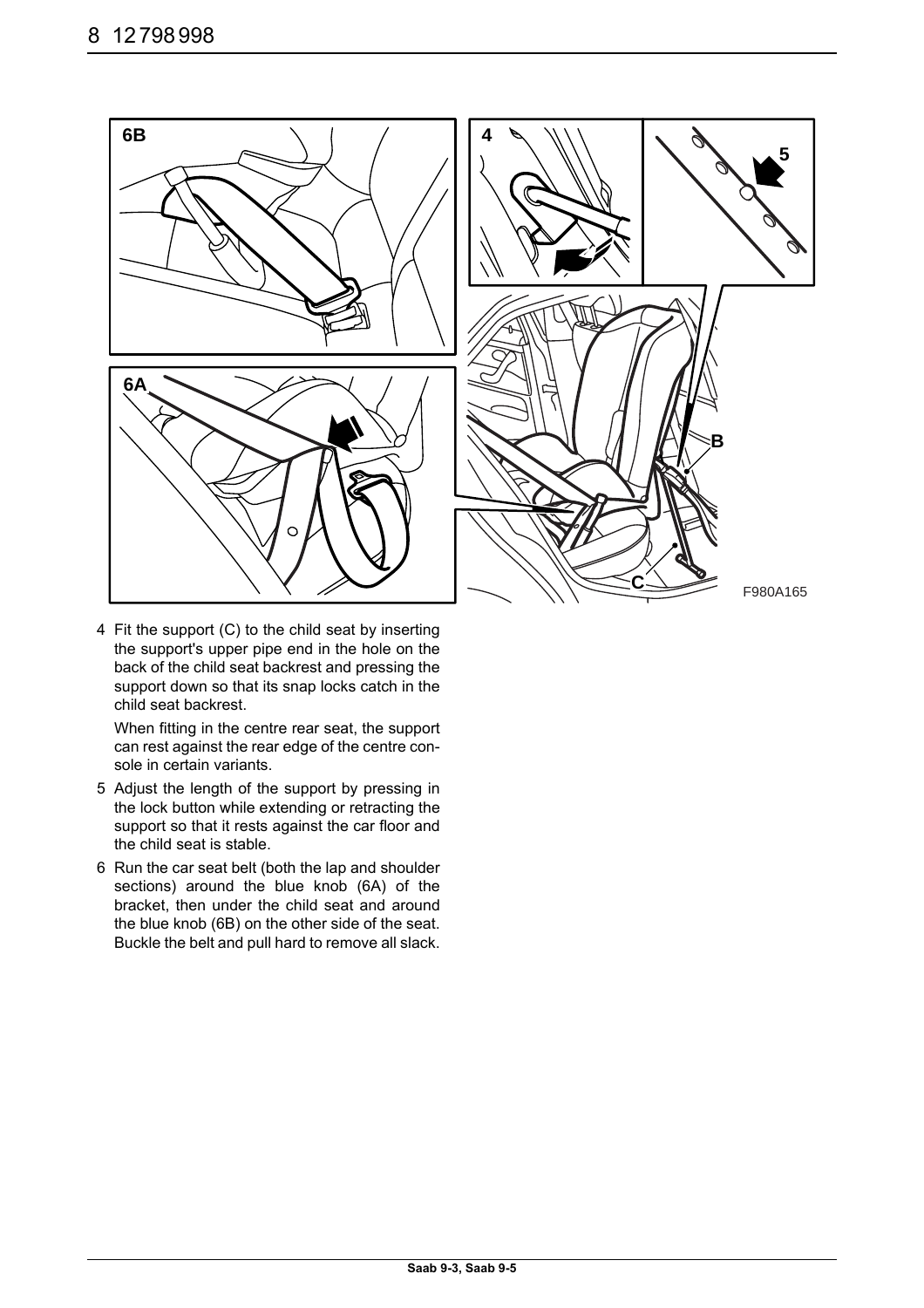

7 Secure the child seat with the anchoring straps (B) and pull them tight so that the child seat is stable. Make sure the support is steady against the floor of the car and the support lock button is in place in one of the holes.

Pull alternately on the anchoring straps and the car seat belt until the seat is secure. Press down on the child seat while pulling on the straps and the seat belt. Adjust the support as well.

8 Put the child in the child seat and secure the child seat belt around the child. Tighten the child seat belt by pulling on the strap at the front edge of the seat. Extend the child seat belt by pressing at the text "PRESS" on the child seat upholstery while pulling the belt out. A button located under the upholstery releases the belt catch.

Tighten the anchoring straps and the car seat belt a little more once the child is in the child seat.

Make a habit of checking that the child seat straps are tight each time the child seat is used.

Refer to page 10 for adjusting the child seat belt.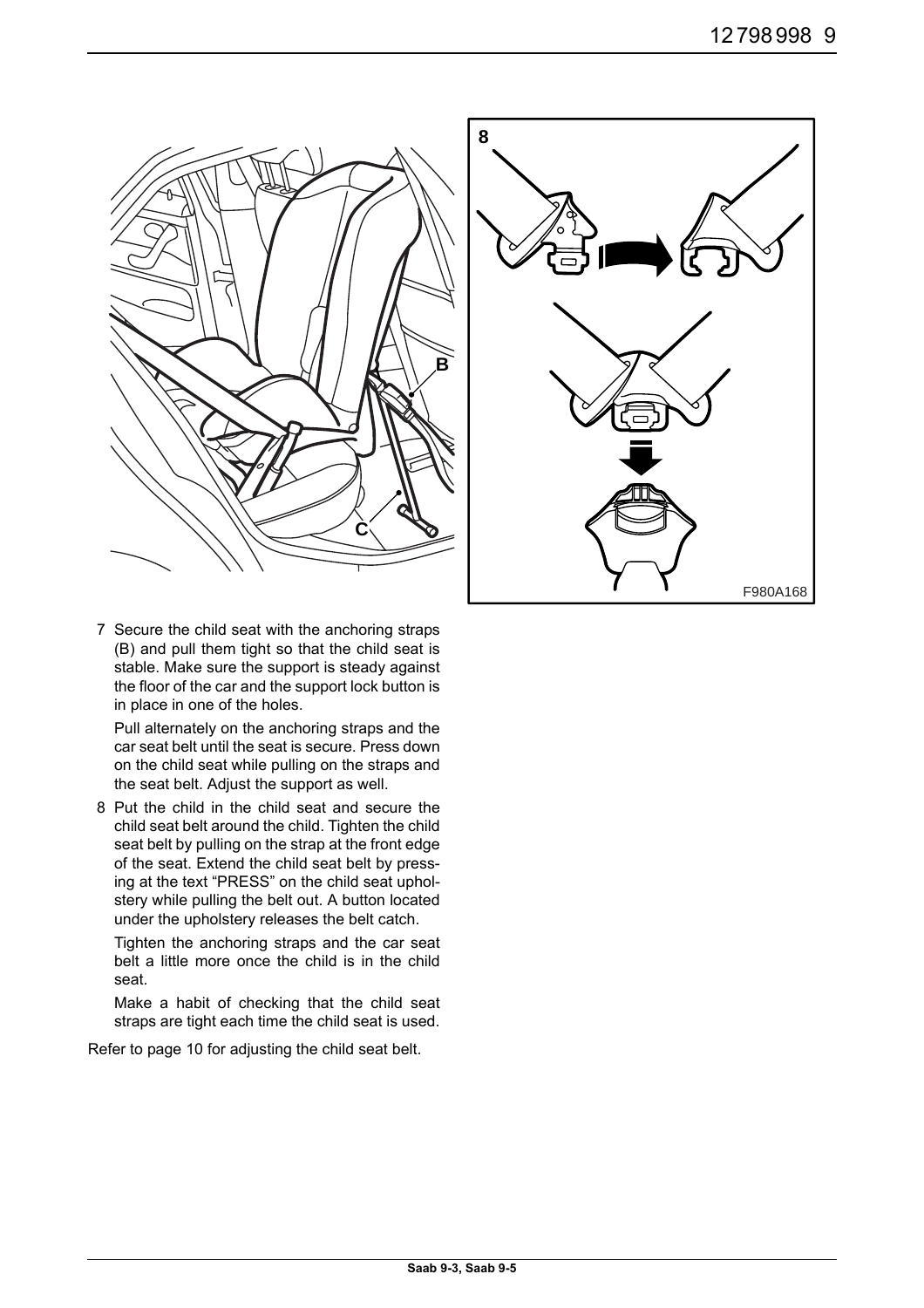

## **Adjusting the child seat belt**

## **WARNING**

To provide the best protection, the belt must be adjusted so that it rests firmly against the child's body with the lap belt as low as possible on the child's hips.

- 1 Tighten the child seat belt by pulling the strap at the front of the seat.
- 2 Extend the child seat belt by pressing at the text "PRESS" on the child seat upholstery while pulling the belt out. A button located under the upholstery releases the belt catch.
- 3 The position of the buckle can be adjusted from the underside of the seat, see illustration.
- 4 The shoulder straps can be adjusted to fit the height of the child, see "Removing child seat belts to adjust the height or clean the upholstery". This is done by angling the discs at the ends of the lap belts, inserting them through the seat cushion and out through the backrest. The belts are then inserted in the proper slot in the backrest and down through the seat cushion.

# **WARNING**

Make sure the discs are anchored correctly underneath the seat and that the belts are not twisted.